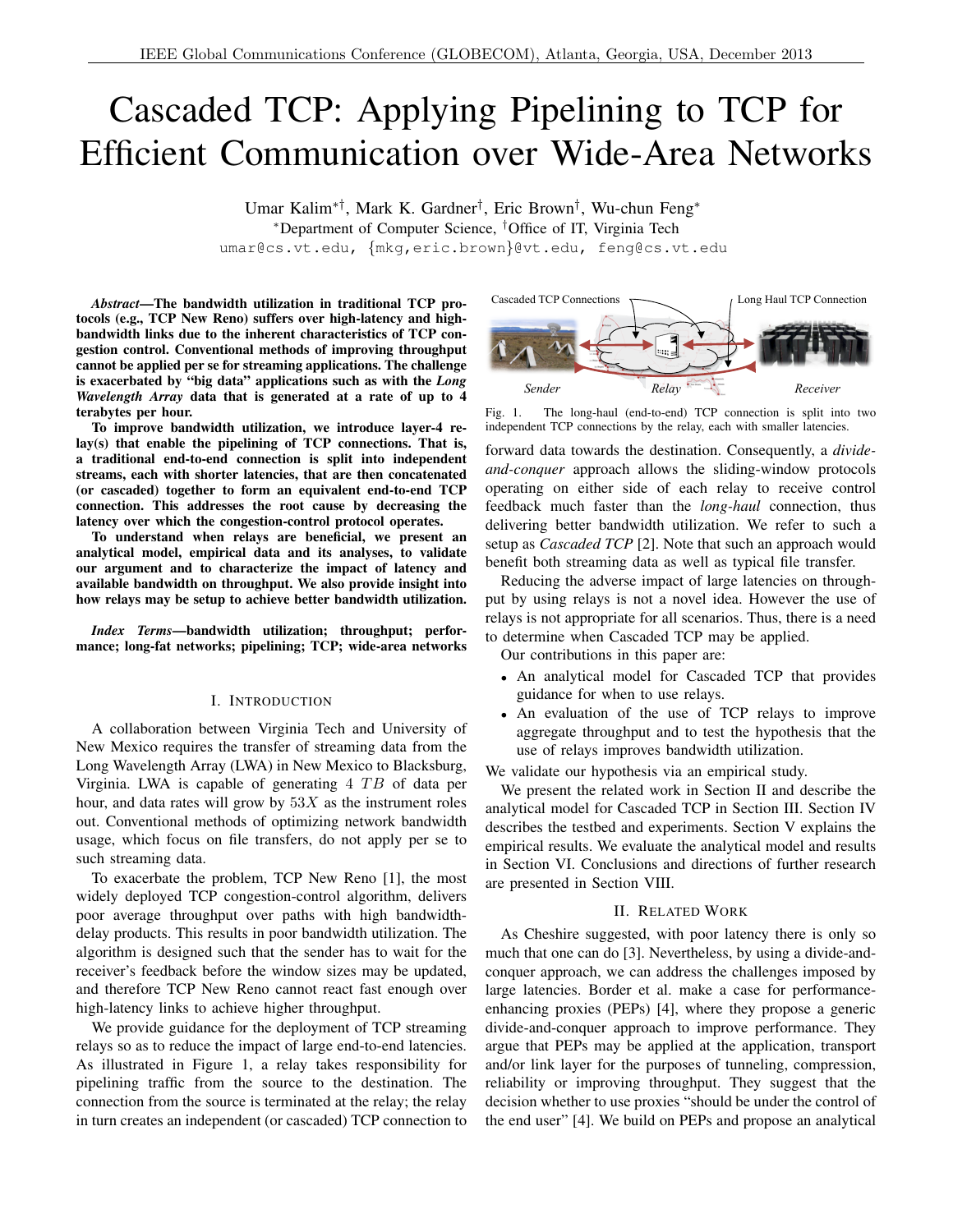model that can be automated to decide whether Cascaded TCP, PEPs, or the like should be used or not.

Many application acceleration proxies are available today from different vendors and inspired by performanceenhancing proxies. They are typically marketed as frontend-optimization, dynamic-site-optimization, and WANacceleration solutions.

Content distribution networks [5] use caches to house data near the users' location. While this reduces latency, it can only be applicable in scenarios where the data is available a priori. Such an approach may not be applied to "Big Data" applications, where the only option is to use the data or discard it, as in the case of the Long Wavelength Array.

Research on congestion-control to improve network performance has led to the development of algorithms such as BIC [6], CUBIC [7] and Compound TCP  $[8]$ <sup>1</sup>. In contrast with TCP New Reno, a packet loss in these algorithms triggers an aggressive search for available bandwidth by making drastic changes to window sizes. While they do improve throughput, they adversely impact TCP friendliness and RTT fairness [9]. In contrast, Cascaded TCP reduces the latency that a connection experiences by segmenting the path.

On the other hand, algorithms such as XCP [10] and ECN [11] provide the sender with control information to avoid losses due to congestion. Subsequently low aggregate throughput can be avoided by minimizing losses and thereby side stepping the drastic changes in window sizes (i.e., reduction due to loss followed by recovery). However, XCP and ECN are effective only when appropriate active queue management policies are implemented. Cascaded TCP, on the other hand, reduces the latency for each TCP segment that forms the logical connection, thereby improving aggregate bandwidth, even with AQM.

Alternate methods of increasing throughput have been proposed to parallelize data transport. Research done by Sivakumar et al. [12] and Zhang et al. [13] are select examples. Part of the networking community is opposed to such methods because they are not TCP friendly. Note that Cascaded TCP can be combined with other optimizations; if throughput for a single flow can be improved with Cascaded TCP, the same may be applied to each flow of the parallel streams.

Sophisticated methods of communication such as hybrid (packet- and circuit-switched) networks have been analyzed by Veeraraghavan et al. [14] and use a decision process to choose between possible options. We seek to provide similar guidance but for packet-switched networks with relays.

Pucha and Hu [15] suggest overlay networking that enables layer-4 forwarding. Our research strengthens the argument for layer-4 forwarding as a means to increase bandwidth utilization with an analytical model that assists with the decision as to when Cascaded TCP should be used and with a comprehensive empirical analysis involving a wider spectrum of tests.

## III. ANALYTICAL MODEL AND CASCADED TCP

Let  $T_{cascaded}$  be the time required to complete the transfer of data using a cascade of relays. We express this as

$$
T_{cascaded} = T_{overhead} + T_{transfer} \tag{1}
$$

where  $T_{overhead}$  is the overhead of using cascaded TCP and  $T_{transfer}$  is the time required to complete the transfer using relays. Note that  $T_{overhead} = T_{setun} + T_{proc}$ , where  $T_{setun}$  is the time required to setup a cascade of relays and associated TCP connections and  $T_{proc}$  is the processing overhead.

Given  $T_{lh}$  as the time required to transfer data using longhaul TCP, it would be prudent to choose Cascaded TCP if the overheads do not outweigh the benefits, i.e.,

$$
T_{cascaded} < T_{lh} \quad \text{or} \tag{2}
$$

$$
T_{overhead} < T_{lh} - T_{transfer}.\tag{3}
$$

## *A. Transfer Time for Long-Haul TCP (*Tlh*)*

We know that throughput is inversely proportional to latency between end-points. The rate of increase in throughput is also coupled with latency as the longer the latency, the longer it takes the congestion-control algorithm to increase the sender's TCP window size and converge towards the ideal bandwidth. The same conclusions can be derived from Mathis' model [16]:

$$
throughput \leq \frac{cMSS}{RTT\sqrt{p}},\tag{4}
$$

where  $MSS =$  maximum segment size,  $RTT =$  latency,  $p =$ loss probability,  $c = \sqrt{\frac{3}{2b}}$  such that  $b = 1$  for long-haul TCP and  $b = 2$  when delayed ACKs are enabled.

If S is the size of data, then using  $(4)$ , the average transfer time over long-haul TCP is expressed as:

$$
T_{lh} \le \frac{S}{throughput} = \frac{S(RTT\sqrt{p})}{cMSS}.
$$
 (5)

There are much more precise models than Mathis' approximation such as that by Padhye et al. [17]. We chose Mathis' approximation for its simplicity, though Padhye's or other models may be used. However, the models cannot be applied to short-lived TCP flows as their entire lifetimes are usually within the slow-start phase.

# *B. Data Transfer Time for Cascaded TCP (T<sub>transfer</sub>)*

Cascaded TCP may be classified as non-pipelined or pipelined, based on the mechanics of the relay [2]. The relay is non-pipelined when it stores all the traffic coming from the sender until the connection is closed. Once the sender's connection closes, the relay starts forwarding traffic to the destination (or the next relay in the chain). It is understandable that such an approach would not be a viable option, particularly for streaming data. In contrast, a relay is pipelined when it is allowed to forward packets as soon as they are available in the queue. To avoid packet drought in the buffer — when a relay does not have enough data to send — the relay's outbound TCP connection may wait for W windows before

<sup>&</sup>lt;sup>1</sup>BIC, CUBIC, and Compound TCP are not as widely deployed. FreeBSD and Mac OS X use TCP New Reno as the default congestion-control algorithm. Compound TCP, in Microsoft Windows Vista, is disabled by default. Linux kernel 2.6.19 and onwards use CUBIC as the default algorithm.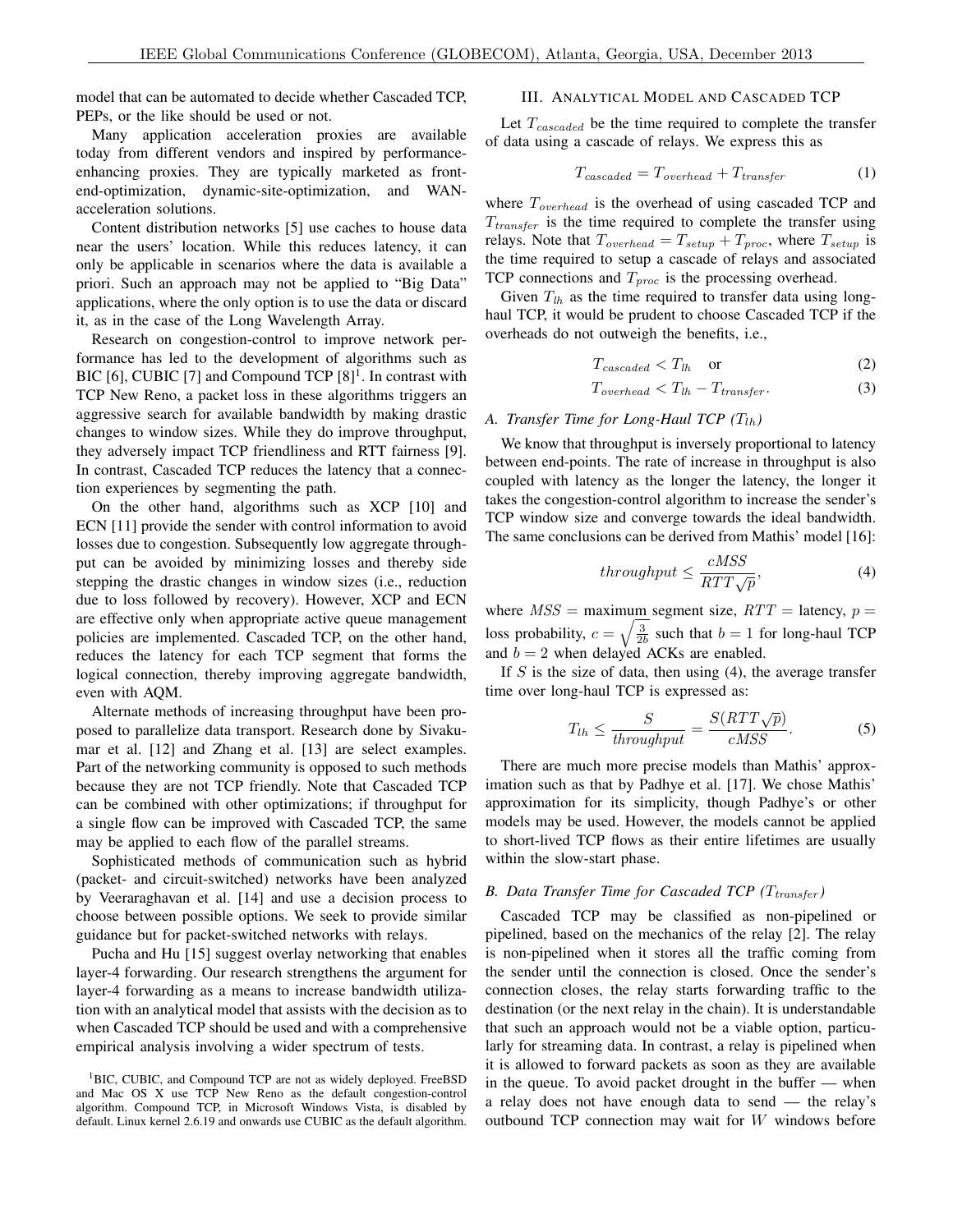starting transmission. Therefore, transfer time  $T_{transfer}$  or in particular the pipelined transfer time  $T_{pc}$  can be expressed as:

$$
T_{transfer} = T_{pc} \le \frac{S(RTT_k\sqrt{p_k})}{c\;MSS} + W\sum_{i=1}^{N} RTT_i,\qquad(6)
$$

where for each  $i = 1, ..., N$ ,  $RTT_i$  denotes the round-trip time for TCP connection  $i$ . The first term is the bottleneck link transfer time. From (4), the bottleneck link would be  $k =$ arg min $\{i = 1, ..., N : RTT_i\sqrt{p_i}\}$  — that is the link with the lowest available bandwidth. The second term is the buffering to prevent drought and comes from the first W end-to-end round-trip times that each connection waits before starting its transmission. As window scaling is enabled for sizes beyond 64 KB and it takes 16 round trip times during the slow start phase for the window to grow beyond 64 KB, we choose 16 as a default value for  $W$  in (6).

Note that both  $(5)$  and  $(6)$  depend on latency  $(RTT)$  and loss (p). Here the message size may be considered a constant when choosing between long-haul and cascaded TCP.

## *C. Setup Time for Cascaded TCP*  $(T<sub>setup</sub>)$

The time to setup relays has a strong correlation with latency between source and relays. This is because setup time involves sending configuration parameters to the relay to trigger setup. Thus we can approximate setup time with the time it takes for the first payload segment to arrive. All relays along the path may be triggered in parallel. By doing so, the time to trigger relays that are closer to the sender is hidden by the time to trigger the relay that is the farthest. For the sake of simplicity we use the latency RTT between the sender and the receiver. A TCP connection is typically setup after oneand-a-half round trip. The first payload may arrive along with the third segment in the 3-way handshake. Therefore:

$$
T_{setup} \approx 1.5 \, RTT. \tag{7}
$$

If this optimization were not applied and relays were setup in a sequence the overall setup time would be the sum of setup times for all the relays, that is  $T_{setup} \approx \sum_{i=1}^{N} 1.5 \, RTT_i$ , where  $N$  is the number of relays.

# *D. Processing Overhead (*Tproc*)*

The processing overhead may be approximated by the time the relay process waits to avoid buffer drought, which is accounted for in (6). Note that the overhead of data passing through the relay's transport layer instead of being forwarded at layer 3 by a router would be negligible when compared to the waiting time to avoid buffer drought.

#### *E. Summary*

We can estimate  $T_{lh}$ ,  $T_{transfer}$ ,  $T_{setup}$  and  $T_{proc}$  from (5), (6) and (7), which allows us to estimate  $T_{overhead}$  and evaluate the condition (3). We present and discuss the throughput estimates in relation to empirical measurements in Section VI-A.

#### IV. EXPERIMENTAL SETUP

We use iperf v2.0.5 [18] to emulate the sender (client) and receiver (server) in our testbed. The nodes run FreeBSD 9.0. The relays are implemented with netcat [19] as layer-4 relays.

## *A. Approach*

We configure the operating system appropriately (e.g., set kernel frequency timer at 4000 Hz, define maximum window sizes such that they do not gate bandwidth, enable window scaling and selective acknowledgements). We compute the expected bandwidth-delay product for the end-to-end path. This allows us to determine the transfer size for the combination of bandwidth capacity, end-to-end latency, and packet loss, to ensure that TCP connections remain in steady state for at least 90% of their lifetime. We then configure Dummynet pipes at the sender and relay(s) to emulate available bandwidth/capacity, end-to-end latency, and packet loss. We vary configurations for Dummynet pipes in the ranges listed in Table I. We measure achievable bandwidth, latency, and packet loss and take between 10 and 30 samples for each permutation of the parameters to compute statistical significance. TABLE I

VALUES USED TO CONFIGURE DUMMYNET AND EMULATE TESTBED.

| <b>Metric</b>        | <b>Range of Values</b>                    |
|----------------------|-------------------------------------------|
| Round Trip Time (ms) | 8, 16, 32, 64, 128, 256, 512              |
| Bandwidth (Mbps)     | $0.512, 1, 2, 4, 8, 16, 32, 64, 128, 256$ |
| Packet Loss $(\% )$  | 0.001, 0.01, 0.1, 1                       |

*1) Long-Haul (LH) TCP:* The long-haul TCP connections provide a performance baseline for our testbed. To measure baseline performance, we route through the same path by enabling layer-3 forwarding at the relays. This is done to make the emulation overhead the same for both long-haul and Cascaded TCP. For long-haul tests, the sender is configured to have the first relay node as its gateway. The client addresses the server as the receiver/destination. Here the bandwidth estimates are computed as follows: *throughput* =  $\frac{transfer\ size}{test\ duration}$ .

*2) Pipelined Cascaded TCP:* Netcat is setup at the relays to act as layer-4 forwarding gateways. As data arrives at the relay, it is pipelined/forwarded to the next relay in the chain or to the destination if it is the last relay. In this case, we cannot assume that the test is complete when the client's TCP connection terminates; the relay may still be forwarding data when the sender's connection terminates. Therefore our measurements include the time until the last relay in the chain is done forwarding traffic to the server.

We recognize that Dummynet's emulation of bandwidth and latency is coarse-grained; Dummynet queues packets, which can increase delay in addition to what is configured. This coarse-grained emulation and bursty behavior is apparent in low-latency emulations where measured bandwidth results in observations greater than the limits defined.

#### V. RESULTS

We collect and analyze results for all permutations of the metrics defined in Table I using one and two relays. Due to space constraints, we only present results for a loss factor of 0.1%, which we chose based on typical loss values [20].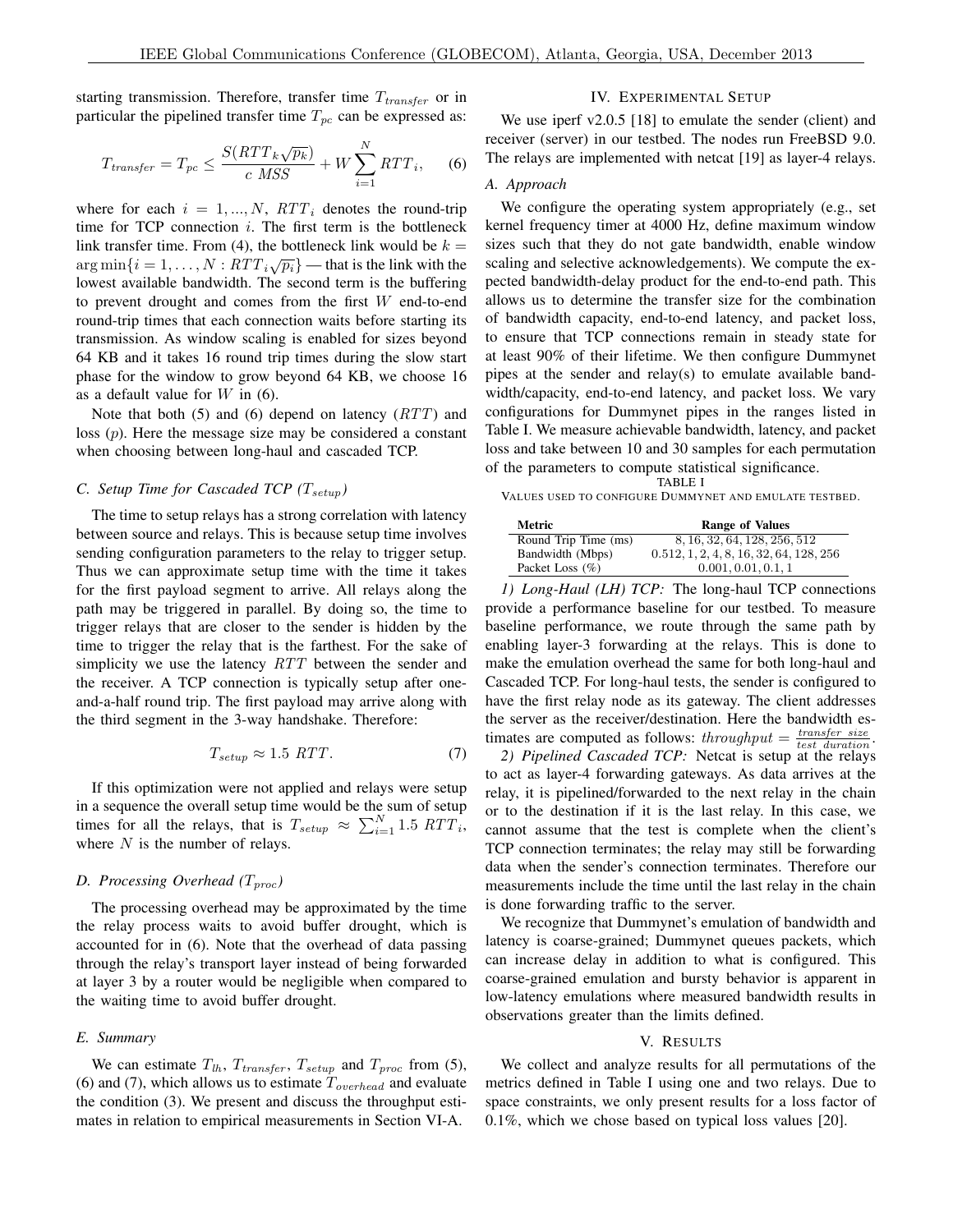#### *A. Observations from the Testbed*

*1) Bandwidth utilization decreases with increase in latency:* As summarized in Figure 2(a), we see that bandwidth utilization decreases with increased latency. We see similar trends for long-haul and Cascaded TCP. Utilization decreases further as loss increases. These observations remain valid for all varieties of bandwidth capacities we tested. We can derive the same conclusions from Mathis' throughput approximation.



(a) Bandwidth utilization

(b) Percentage increase of bandwidth utilization between Cascaded and long-haul TCP

Fig. 2. Bandwidth utilization with a single relay for varying link capacities (4  $-128$  Mbps) and latency  $(8 - 512 \text{ ms})$  at a loss of 0.1%. The 95% confidence intervals are not shown here as all observations fall within  $\pm 5\%$  of the mean.

For low-bandwidth limits and latencies, we observe that the bandwidth utilization is at times greater than 100%, which is not possible in reality. We attribute this to the coarse-grained emulation by Dummynet. This behavior is most apparent for low-latency configurations. We compute the transfer size based on the bandwidth-delay product such that the TCP connection remains in streaming state for about 90% of the time; for small bandwidth-delay products, the transfer sizes are small and tests complete in a few seconds. Variations in emulation at such granularities have significant impact on the results. In contrast, we do not see the same behavior for tests with large bandwidth-delay products as the errors are amortized over the duration of the test. We could have increased transfer sizes to amortize the effect of these errors. While doing so for short latencies amortized the errors, for large latencies the test durations became unreasonably long. An alternate approach would be to use different transfer size proportions for short and long latencies; in this case, however, we would not be doing a fair comparison across configurations.

We note that if loss and latency configurations remain the same and link capacities increase, the throughput achieved has a slight but noticeable decrease. This observation may be explained as follows. Assume a link with given bandwidth capacity and uniform loss. Here the window size will be able to

grow to a certain percentage of the maximum size before loss is experienced and subsequently the window size drops. If the loss behavior remains the same, the percentage of maximum window size achieved is less for a high capacity link. This is observed in the empirical results.

*2) Throughput improves by introducing layer-4 relay(s):* Figure 2(a) shows that introducing a single relay results in significant improvement in bandwidth utilization due to better average throughput. By introducing a relay halfway, we split the connection into two TCP connections. Each split connection has shorter latency and therefore results in better aggregate throughput and thus better bandwidth utilization. Figure 2(b) provides a summary of the relative difference in bandwidth utilization. Cascaded TCP with a single relay delivers up to twofold improvement in bandwidth utilization.

Figure 2(a) shows that as latency increases, Cascaded TCP achieves increasing bandwidth utilization. The relative difference continues to grow and goes beyond 100% in some cases, as seen in Figure 2(b). For example with latencies of 256 ms at 8 Mbps, Cascaded TCP continues to be twice as efficient as compared to long-haul TCP. The same is observed for bandwidths as high as 32 Mbps and latencies 64 ms, which is in fact the same bandwidth-delay product as the former example. We see similar trends with varying losses too.

We observe smooth trends in our results except for select cases in Figure 2(b) of 32 Mbps capacity and 128 ms latency. This apparent anomaly is due to the observed value being just over the lower bin limit and hence an artifact of binning.

We note that throughput drops at high bandwidth-delay products and we see diminishing returns with one relay. We anticipate that if more relays are added, while assuming that latency is equally split between them, we would continue to see increasing utilizations.

*3) Multiple relays continue to improve throughput:* Figure 3 shows that using two relays results in further improvement in throughput and therefore utilization. With two relays, Cascaded TCP achieves approximately 90% utilization when the end-to-end latency is 64 ms and loss is 0.1%. This is reasonably near the theoretical limit of about 94% when compared to a connection with maximum utilization — the limit of 94% is experienced due to protocol overheads. We see the same trends for all cases of losses. Here again, we see that median bandwidth utilizations for Cascaded TCP are always significantly better than that of long-haul TCP.

*4) Cascaded TCP performs well with high losses:* With Cascaded TCP, we achieve better throughput even when losses are high because the latency for the split TCP connections is shorter, allowing the congestion-control algorithm to react more quickly. This delivers better throughput and therefore better bandwidth utilization. With zero losses, Cascaded TCP enables throughput up to twice as much as long-haul TCP connections; this is observed even when latencies are as high as 256 ms. Here we do not show bandwidth utilization results for varying losses due to lack of space.

Note that for low loss, the improvement in throughput for two relays over one relay is not of the same magnitude as it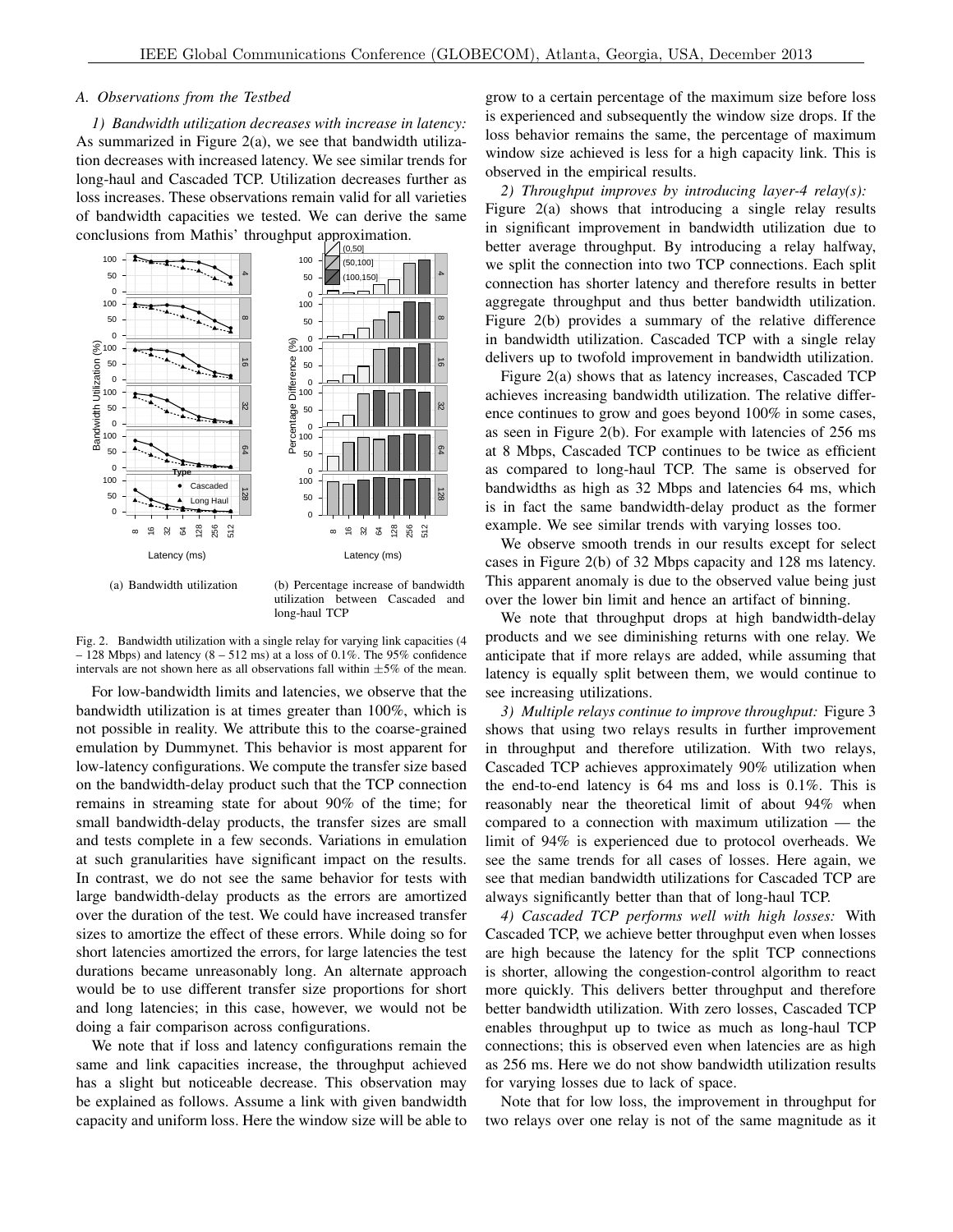

Fig. 3. Results for link capacity of 32 Mbps, latencies of 64 ms and 128 ms and losses of 0%, 0.01%, 0.1% and 1% are presented to compare long-haul and cascaded TCP with one and two relays. Zero relays imply long-haul TCP.

is for one relay over no relay (or long-haul TCP), as shown in Figure 3. However, as loss increases, we see that the magnitude of improvement is similar for two relays as compared to one and one relay as compared to none. At high losses, the congestion-control protocol does not allow the window sizes to grow because of losses and therefore we are able to see the benefits of having relays. The more relays we add, the more we alleviate the impact of losses. However at low losses, throughputs increase up to link capacity and are gated and thus the benefits of increasing the number of relays is less evident. In Figure 3, for 0.01% loss, we see that the average measured throughput for 128 ms latency configuration is less for two relays as compared to one relay. This anomaly is because of temporary self-congestion induced by the sender. Apart from this anomaly, we did not observe this behavior for other configurations.

*5) Cascaded TCP measurements correlate with Mathis' model:* Figure 4 shows measured bandwidths with respect to Mathis' approximation of the upper limit on bandwidth. We see that our empirical results for long-haul TCP have a strong correlation with Mathis' model, until we hit the link capacity — where throughput is capped. In other words, empirical observations show that beyond certain percentages of available bandwidth, the link capacity starts becoming bottleneck. As mentioned earlier, when throughputs are gated by link capacity, the measurements are reasonably near the theoretical limit of about 94%.

Cascaded TCP has a steep slope, indicating that Cascaded TCP results in better throughput than what Mathis' model predicts, based on the end-to-end latency. The steep slope is observed because Cascaded TCP effectively doubles the achieved bandwidth by allowing the congestion-control algorithm to react faster; this assumes that the link capacity supports higher bandwidths.

We observe that throughputs experienced by a long-haul TCP connection for a particular configuration are about half



Fig. 4. Measured bandwidths are analyzed with respect to Mathis' approximation of upper limit on bandwidth when using TCP.

of that observed by Cascaded TCP (with one relay). This effect is profound at larger latencies (e.g., 128 ms and 256 ms). We discuss the reasons for this behavior in Section VI-B.

#### *B. Case Study using PlanetLab*

÷, L

We conducted a case study on real networks using the PlanetLab testbed. We evaluated the use of a single relay on different network paths. These paths included inter-continental links. Our findings across these network paths were similar.

Note that with PlanetLab, as we operate in the live network, the cross traffic inhibits optimal bandwidth utilization. Also, there may be unknown circumstances (e.g., asymmetric link capacities) and events that may or may not influence the behavior of the traffic flowing across.

| TABLE II                                      |                                    |  |
|-----------------------------------------------|------------------------------------|--|
| FINDINGS FROM A SELECT CASE STUDY             |                                    |  |
| Metric                                        | Value                              |  |
| Mean latency, client to server                | $448.07ms \pm 1.6ms$               |  |
| Mean latency, client to relay                 | $194.74ms \pm 0.58ms$              |  |
| Mean latency, relay to server                 | $295.06ms \pm 0.34ms$              |  |
| Packet loss, all paths                        | $0\%$                              |  |
| Long-haul bandwidth                           | $\mu = 5.85Mbps, CI: (5.25, 6.39)$ |  |
| Pipelined bandwidth                           | $\mu = 6.44Mbps, CI: (6.00, 6.98)$ |  |
| p-value, $\mathcal{H}_0$ : $\mu_p = \mu_{lh}$ | $0.011*$                           |  |

Consider the path: from planetlab1.iitkgp.ac.in, via planetlab-1.imperial.ac.uk, to planetlab1.sfc.wide.ad.jp. The performance measurements are summarized in Table II. We see that the difference in throughput achieved by Cascaded TCP as compared to long-haul TCP is statistically significant. Here the difference is limited to about  $10\%$ , which can be explained by the use of default window sizes for TCP connections from the hosts. We were unable to reconfigure the hosts to use larger window sizes due to limited administrative access. These default window sizes gated the sender window sizes from growing to accommodate the larger bandwidthdelay product. This resulted in lesser gains as compared to experiments in an ideal environment.

#### VI. DISCUSSION

#### *A. When does Cascaded TCP become viable?*

As observed in Figures 2(a) and 2(b), pipelined Cascaded TCP is viable for almost all configurations except for small bandwidth-delay products. In Figure 2(a), we see that a single relay continues to be efficient for bandwidths as high as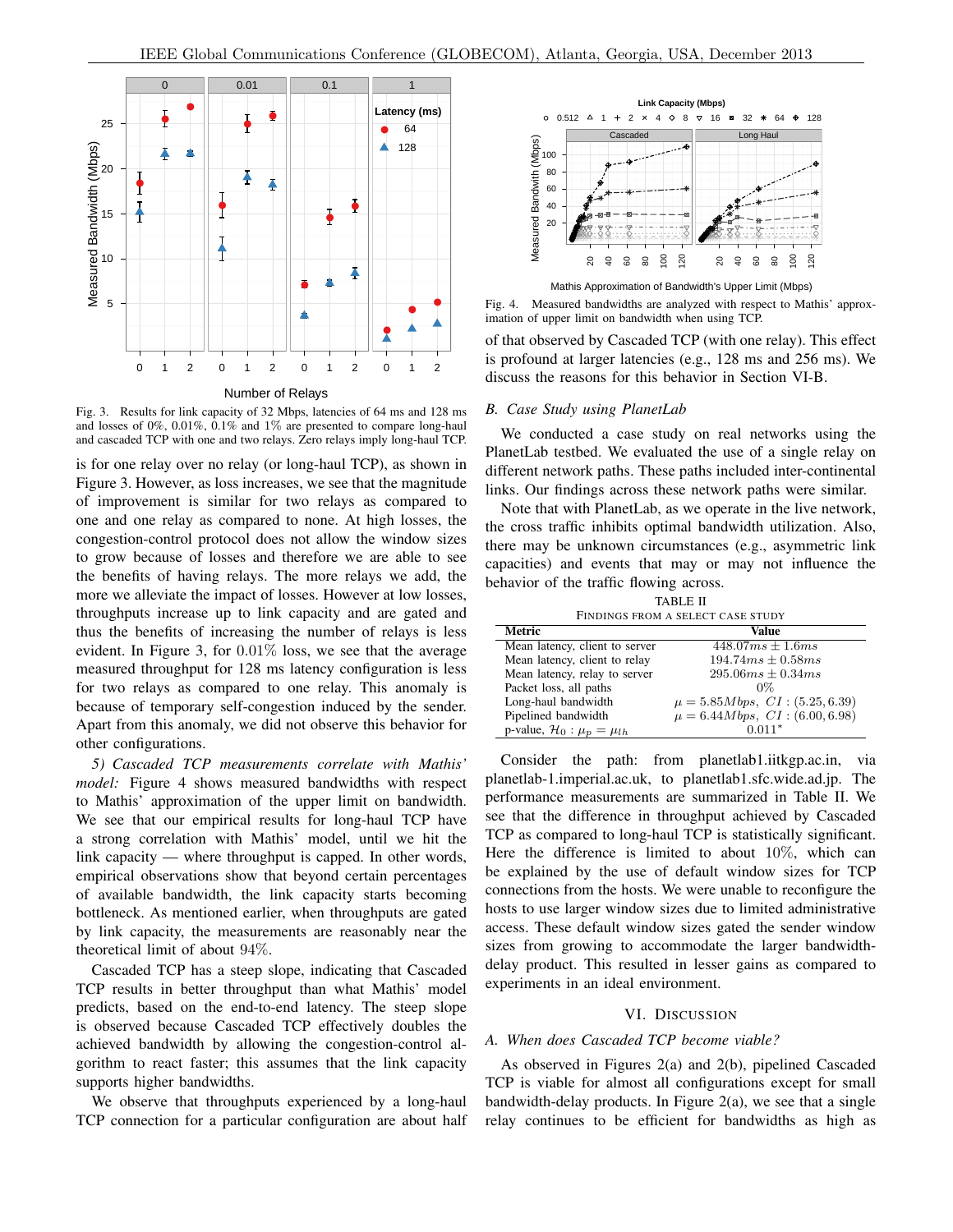64 Mbps (at 64 ms) and 128 Mbps (at 32 ms). Beyond that, to remain efficient (i.e., obtain greater than 80% utilization), a second relay is needed, as illustrated in Figure 3.

As discussed in Section III-E using (5), (6) and (7), we can evaluate condition (3), which allows us to determine if using Cascaded TCP would be feasible. We compute estimates for throughput using the Cascaded TCP model and compare them with measured throughput. Results for 128 Mbps link capacity are presented in Figure 5.



Fig. 5. Estimated and measured throughput results are presented for link capacity of 128 Mbps with losses of  $0.001\%, 0.01\%, 0.1\%$  and 1%. In the model we use loss of  $0.001\%$  to approximate  $0\%$  loss. Note that bandwidthdelay products are proportional to latencies which are shown in this figure.

We see that the analytical model provides acceptable approximations for achievable bandwidth. The errors can be partly explained by the simplifying assumptions we use to approximate overheads. Note that Mathis' model is also an approximation upon which we base our model. If Cascaded TCP were based on a more precise model (e.g., [17]) it would yield better estimates. Nevertheless the analytical model allows us to make an informed decision whether to use Cascaded TCP or not. As with Mathis' model, the predictions beyond link capacity are not valid and for negligible losses (i.e., 0.001%) the TCP model overestimates throughput (e.g., throughput estimates for 32 ms latency and 0.001% loss in Figure 5).

The relative differences computed from empirical results (also shown in Figure  $2(b)$ ) for the same configuration highlight that we achieve approximately 100 percent improvement, which is what the model predicts.

In contrast to large bandwidth-delay product scenarios, we note that the model predicts minimal improvement in throughputs for low bandwidth-delay products.

In summary, we observe that Cascaded TCP is beneficial when the bandwidth-delay product is greater than 32 KB, which incidentally is less than the the typical default limit for window sizes — FreeBSD and other operating systems typically have 64 KB as the default TCP window size.

#### *B. How many relays do we need?*

We can modify Mathis' throughput approximation to accommodate relays. If we assume homogeneity, the throughput would be as shown in (8), suggesting that the maximum throughput achieved would be that of the bottleneck. We may represent the latency for the bottleneck link as  $RTT/(N+1)$ and loss as  $p/(N+1)$ , where N is the number of relays and for the sake of simplicity, loss is assumed to remain the uniform across links. Therefore, we have:

$$
throughput = \left(\frac{MSS}{\frac{RTT}{N+1}}\right)\left(\frac{1}{\sqrt{\frac{p}{N+1}}}\right) = \left(R^{3/2}\right)K,\quad (8)
$$

where  $R = N + 1$ , and  $K = \frac{MSS}{RTT\sqrt{p}}$ . Subsequently,

$$
\frac{\partial B}{\partial R} = \frac{3}{2} R^{1/2} K. \tag{9}
$$

Equation (9) is a monotonically increasing function. This implies that if we continue to increase the number of relays that we should expect bandwidth utilization to increase until the capacity limits are reached. In Figure 4, we see that if we introduce a relay, we effectively double the throughput. This is until the link capacity is reached. While this approximation may be true theoretically, it is not so practically. From a cursory case study of available locations to setup relays between Virginia and New Mexico we concluded that we would be able to setup at most six to eight relays.

## *C. Where should the relays be located?*

For simplicity we assume uniform spacing for the relays for example one relay is setup half way between the sender and the receiver, similarly two relays are located such that the latency for each layer-4 hop is about one third the end-to-end latency between the sender and the receiver. This may not be a practical assumption. Our model and empirical results show that maximum improvement in performance is experienced when the relays are equally spaced. If they were to be placed close or farther to the source the benefits would be reduced. In this case the bottleneck bandwidth will be dictated by the segment with the longer RTT and the benefits would decrease in proportion to the ratio of the longer segment's RTT and the long-haul connection's RTT.

We also assume that the relays are located along the same path the long-haul TCP traffic traverses. It may not be possible to always locate a relay along the same path the long-haul traffic traverses. Also, an alternate path may have different loss, latency and capacity configurations therefore incur additional overheads.

## *D. Does Cascaded TCP maintain end-to-end semantics?*

The end-to-end semantics of TCP are broken when using Cascaded TCP because the connection is split into a cascade of independent TCP connections, which are put together by the relays to form a logical connection. We note that end-to-end